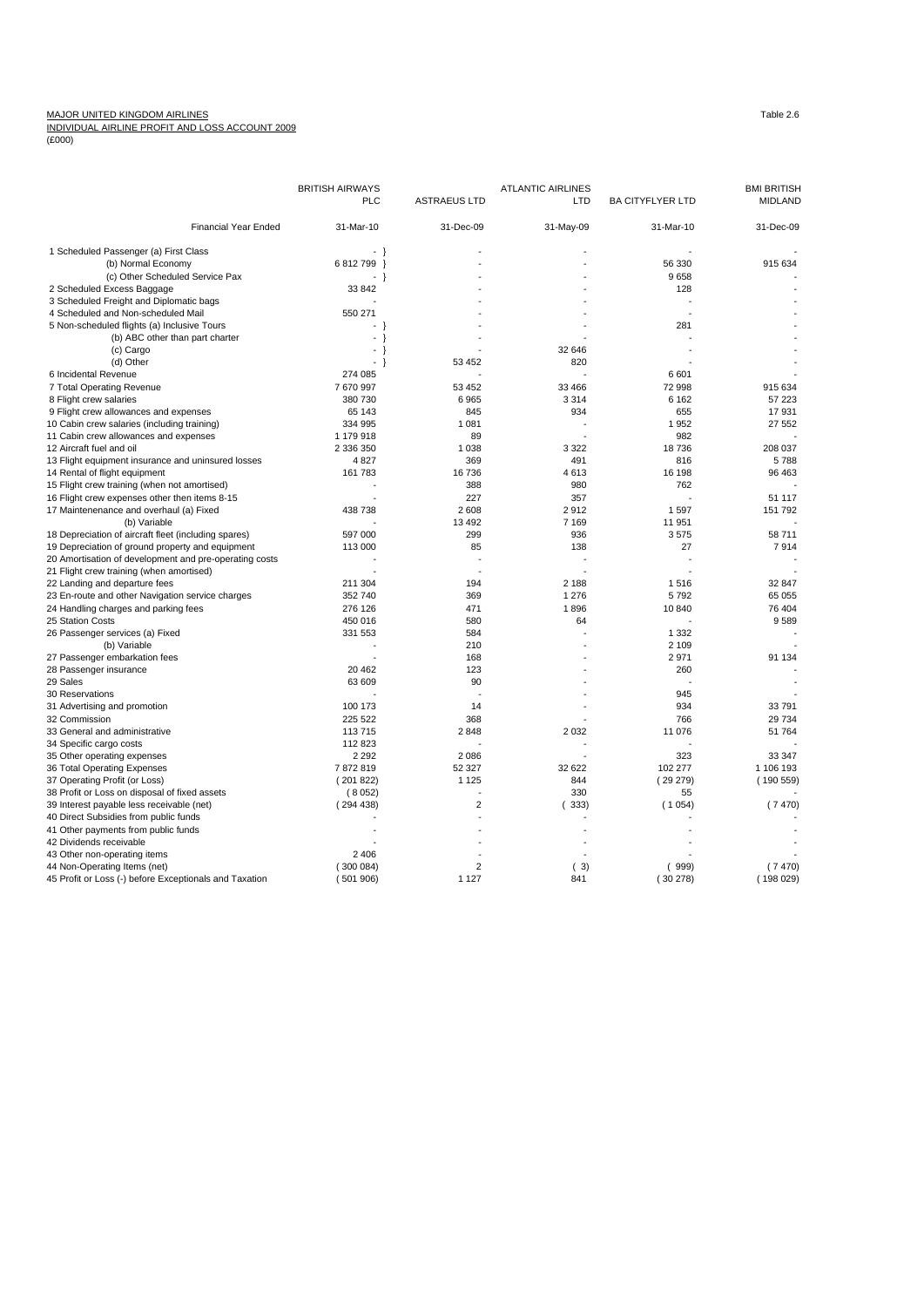MAJOR UNITED KINGDOM AIRLINES<br><u>INDIVIDUAL AIRLINE PROFIT AND LOSS ACCOUNT 2009</u><br>(£000)

|                                                        | <b>VIRGIN ATLANTIC</b> |  |
|--------------------------------------------------------|------------------------|--|
|                                                        | <b>AIRWAYS LTD</b>     |  |
|                                                        |                        |  |
| <b>Financial Year Ended</b>                            | 28-Feb-10              |  |
|                                                        |                        |  |
| 1 Scheduled Passenger (a) First Class                  |                        |  |
| (b) Normal Economy                                     | 1658627                |  |
| (c) Other Scheduled Service Pax                        |                        |  |
| 2 Scheduled Excess Baggage                             | 7771                   |  |
| 3 Scheduled Freight and Diplomatic bags                | 161 019                |  |
| 4 Scheduled and Non-scheduled Mail                     |                        |  |
| 5 Non-scheduled flights (a) Inclusive Tours            |                        |  |
| (b) ABC other than part charter                        |                        |  |
| (c) Cargo                                              |                        |  |
| (d) Other                                              |                        |  |
| 6 Incidental Revenue                                   | 156 676                |  |
| 7 Total Operating Revenue                              | 1984 094               |  |
| 8 Flight crew salaries                                 | 82 4 26                |  |
| 9 Flight crew allowances and expenses                  | 9 1 3 9                |  |
| 10 Cabin crew salaries (including training)            | 62 049                 |  |
| 11 Cabin crew allowances and expenses                  | 49 543                 |  |
| 12 Aircraft fuel and oil                               | 772 602                |  |
| 13 Flight equipment insurance and uninsured losses     | 3 1 3 3                |  |
| 14 Rental of flight equipment                          | 222 247                |  |
| 15 Flight crew training (when not amortised)           | 2 2 7 7                |  |
| 16 Flight crew expenses other then items 8-15          |                        |  |
| 17 Maintenenance and overhaul (a) Fixed                | 26 633                 |  |
| (b) Variable                                           | 163 318                |  |
| 18 Depreciation of aircraft fleet (including spares)   | 40 847                 |  |
| 19 Depreciation of ground property and equipment       | 20 485                 |  |
| 20 Amortisation of development and pre-operating costs |                        |  |
| 21 Flight crew training (when amortised)               |                        |  |
| 22 Landing and departure fees                          | 28 490                 |  |
| 23 En-route and other Navigation service charges       | 81 589                 |  |
| 24 Handling charges and parking fees                   | 75 852                 |  |
| 25 Station Costs                                       | 39 319                 |  |
| 26 Passenger services (a) Fixed                        |                        |  |
| (b) Variable                                           | 142 724                |  |
| 27 Passenger embarkation fees                          | 57 773                 |  |
| 28 Passenger insurance                                 | 2712                   |  |
| 29 Sales<br>30 Reservations                            | 17 036<br>32 315       |  |
| 31 Advertising and promotion                           | 43 500                 |  |
| 32 Commission                                          | 47883                  |  |
| 33 General and administrative                          | 125 506                |  |
| 34 Specific cargo costs                                | 51 459                 |  |
| 35 Other operating expenses                            | (46 778)               |  |
| 36 Total Operating Expenses                            | 2 154 078              |  |
| 37 Operating Profit (or Loss)                          | (169984)               |  |
| 38 Profit or Loss on disposal of fixed assets          | (136)                  |  |
| 39 Interest payable less receivable (net)              | (10861)                |  |
| 40 Direct Subsidies from public funds                  |                        |  |
| 41 Other payments from public funds                    |                        |  |
| 42 Dividends receivable                                |                        |  |
| 43 Other non-operating items                           |                        |  |
| 44 Non-Operating Items (net)                           | (10996)                |  |
| 45 Profit or Loss (-) before Exceptionals and Taxation | (180981)               |  |
|                                                        |                        |  |

**Footnotes**<br>a) BMI Group includes BMI British Midland, BMI Regional & BMIbaby<br>b) Draft accounts reported by: Astraeus Ltd, Global Supply Systems Ltd and Jet2.com Ltd